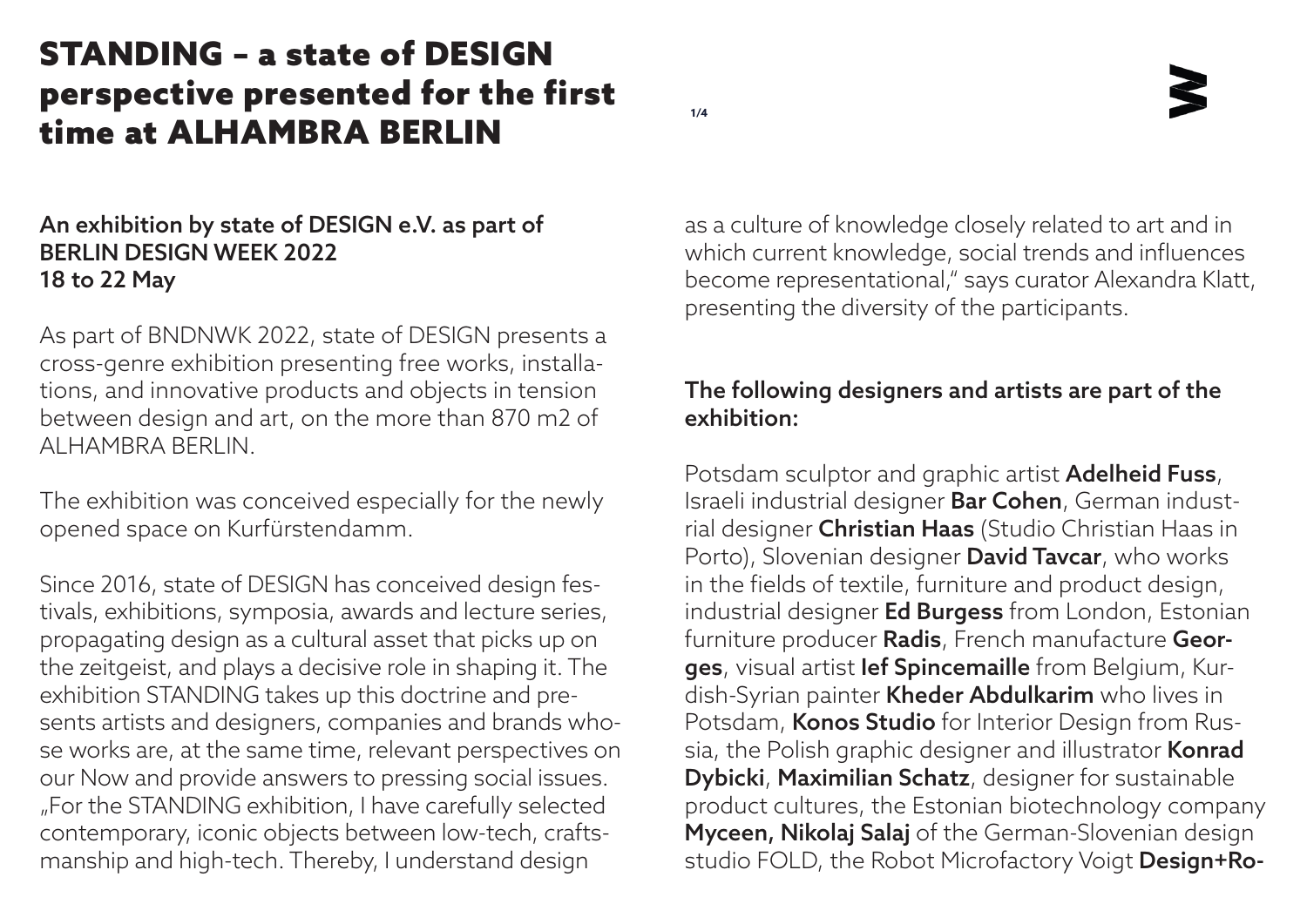Round Table – The feminine perspective in design. 20 May, 6pm – 8pm

How has the industry changed over the last hundred years with regard to the role of women in design, what gender dimensions have arrived in design? A look at the professional field and design processes.

botics by product designer Sebastian Voigt, *Vöslauer* in collaboration with the design studios **Dottings** and Studio Spezial, and Berlin-based design studio yuue.

> Speaker: Katja Hettler and Jula Tüllmann (hettlertüllmann), David Tavcar, Milena Kling (Milena Kling and matter of course), Alexandra Klatt (state of DESIGN)

[APPLICATION LINK](https://stateofdesign.berlin/clickandmeet.php?event=107&subevent=18)

## The exhibition will be accompanied by the following program:

### Talk FUTURE OF LIVING with experts from the interior industry 19 May, 6pm - 8pm

Speaker: Joern Bruecker (Design at Business, Chairman), Kim Dabbs (Steelcase, Global VP - Social Innovation and ESG Strategy), Prof. Kursty Groves (Workplace Strategist, Innovation Consultant), Leon van Gerwen (Orangebox, Design Consultant - Workplace), Marco Huber (Jones Lang LaSalle, SVP Workplace Strategy), Tobias Haug (SAP, SVP and Chief Happiness Officer)

## [APPLICATION LINK](https://stateofdesign.berlin/clickandmeet.php?event=107&subevent=19)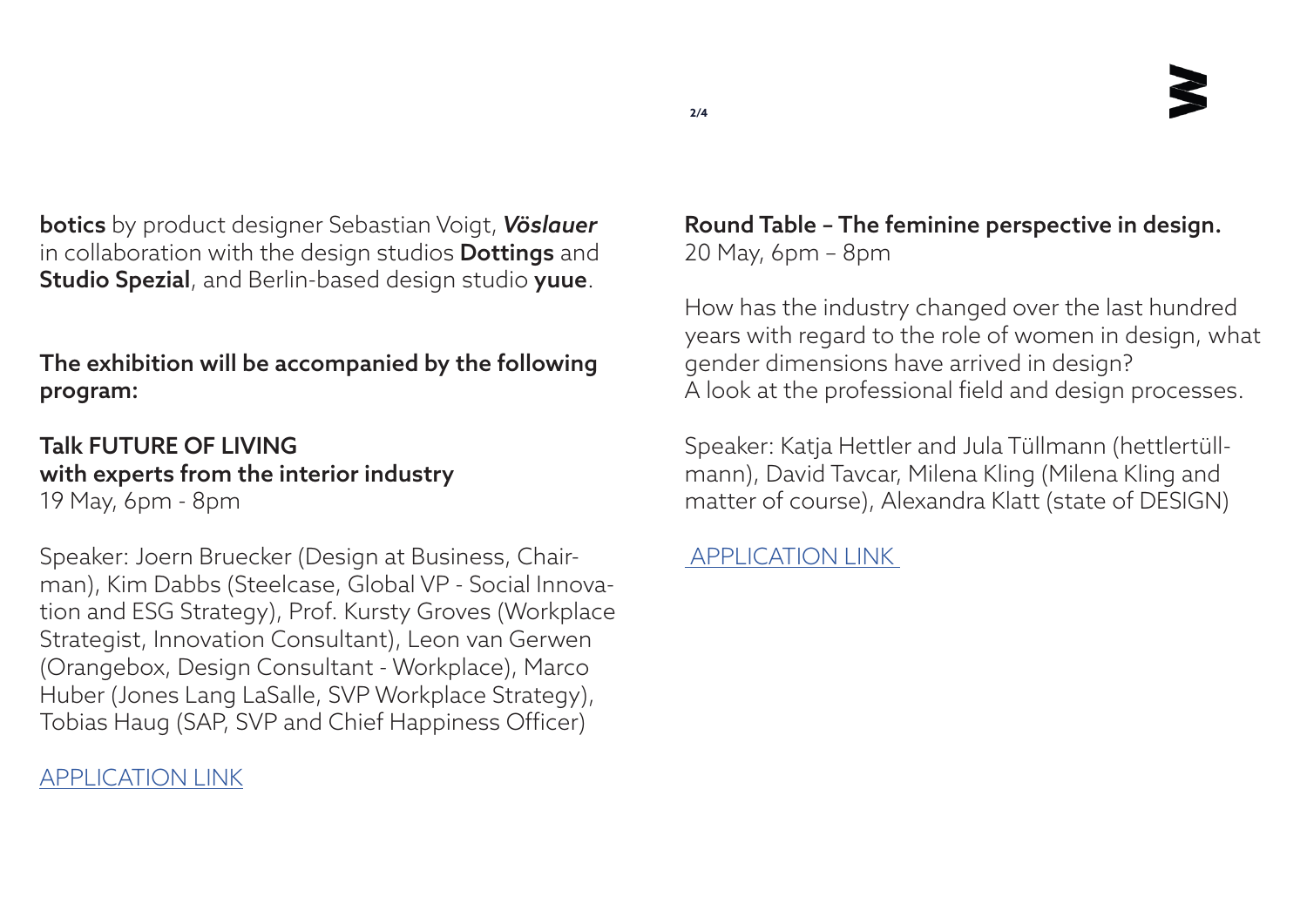

### About the location:

Located on Berlin's beautiful luxury boulevard, Kurfürstendamm is Berlin's new location ALHAMBRA BERLIN, which is available for bookings for events and pop-ups for a limited period this year. The former movie palace was built according to the plans of architect Max Bischoff in 1921/1922 and was the premier location of the world's first sound film. Today's ALHAMBRA BER-LIN was given a new lease of life by the owner-managed real estate company and current owner WERTCONCEPT Investment Group GmbH through complete reconstruction. Design elements of the exterior architecture include a stucco facade of pilaster and half-column elements, finely polished wooden mullioned windows and high-quality dome awnings in the style of the Gründerzeit.

# STANDING - a state of DESIGN perspective

18 to 22 May ALHAMBRA BERLIN, Kurfürstendamm 68, 10707 Berlin

### Opening hours:

19, 20 & 21 May, 12pm – 8pm 22 May, 12pm – 6pm

### BERLIN DESIGN WEEK 2022

12 – 22 May www.berlindesignweek.com